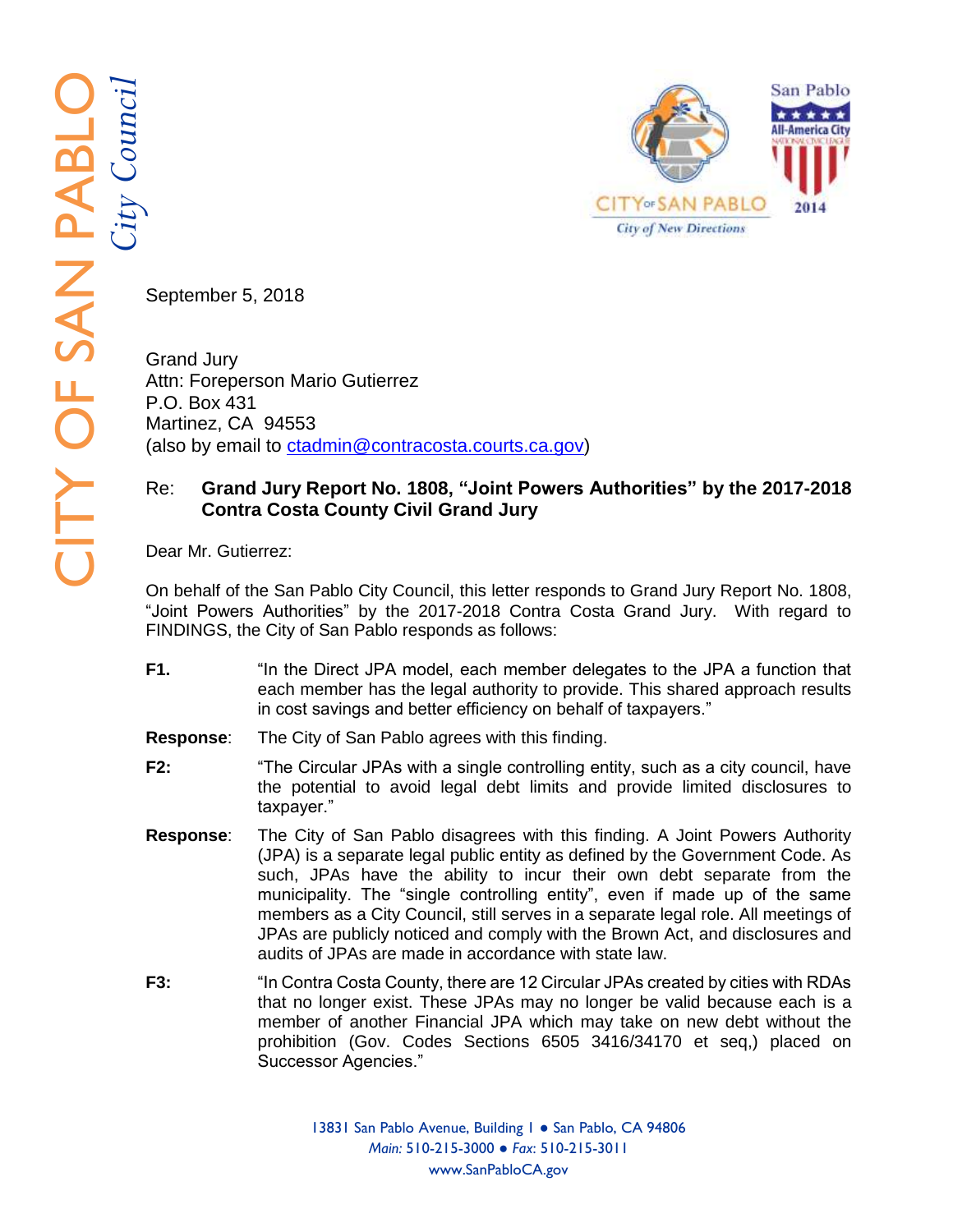- **Response**: The City of San Pablo disagrees with this finding. While the Dissolution Law voided most agreements between former redevelopment agencies and their host cities, the Dissolution Law preserves the existence of joint powers authorities whose members included a former redevelopment agency. See Health & Safety Code section 34178(b). The City also does not know the structure of each agreement referred to in this report and therefore cannot provide an opinion on their validity.
- **F4:** "Cities that have created the 12 Financial JPAs do not provide JPA-specific financial information in their budget document. As a result, the public may have difficulty evaluating JPA's financial performance."
- **Response**: The City of San Pablo disagrees with this finding. The City provides financial information on the San Pablo Joint Powers Financing Authority in its budget document which is presented in a public meeting and is available to the public in both written and online formats. Please see San Pablo Budget Documents at: [http://www.sanpabloca.gov/407/City-Financial-Reports.](http://www.sanpabloca.gov/407/City-Financial-Reports) The City does not have information on whether or not other cities provide similar information.

With regard to RECOMMENDATIONS, the City of San Pablo responds as follows:

- **R4:** "The 11 cities that are members of a JPA associated with an RDA or their Successor Agencies should consider confirming their compliance with the provisions of Abx1.26 (Gov. Codes Sections 34177 et seq.) and report their findings and any corrective actions to the Auditor-Controller's office by December 31, 2018."
- **Response**: This recommendation will be partially implemented. The Auditor-Controller does not have jurisdiction over a JPA for this purpose. The City complies with state law with respect to the responsibilities of its own Successor Agency; see City Oversight Board activities at: [http://www.sanpabloca.gov/1463/Oversight-](http://www.sanpabloca.gov/1463/Oversight-Board-AgendasMinutes)[Board-AgendasMinutes.](http://www.sanpabloca.gov/1463/Oversight-Board-AgendasMinutes)
- **R5:** "All cities with JPAs should consider making special efforts, such as special mailings to taxpayers, website postings and announcements in local media, to communicate JPA debt decisions and audit reports to the public beyond simple notifications by December 31, 2018."
- **Response**: This recommendation will be partially implemented as the City will consider making extra efforts, including through the City's website, to communicate additional information regarding its JPAs financial obligations. Again it should be noted that each JPA is a separate legal entity and the City does not have the responsibility nor the resources available to report on actions taken by every JPA of which it is a member. Furthermore, as the Civil Grand Jury's Finding No. 1 states, "each member delegates to the JPA a function that each member has the legal authority to provide." Having cities with JPAs communicate JPA debt decisions and audit reports on their websites, when the information should be available on the JPAs' websites, is counter to cost savings and efficiency on behalf of taxpayers.